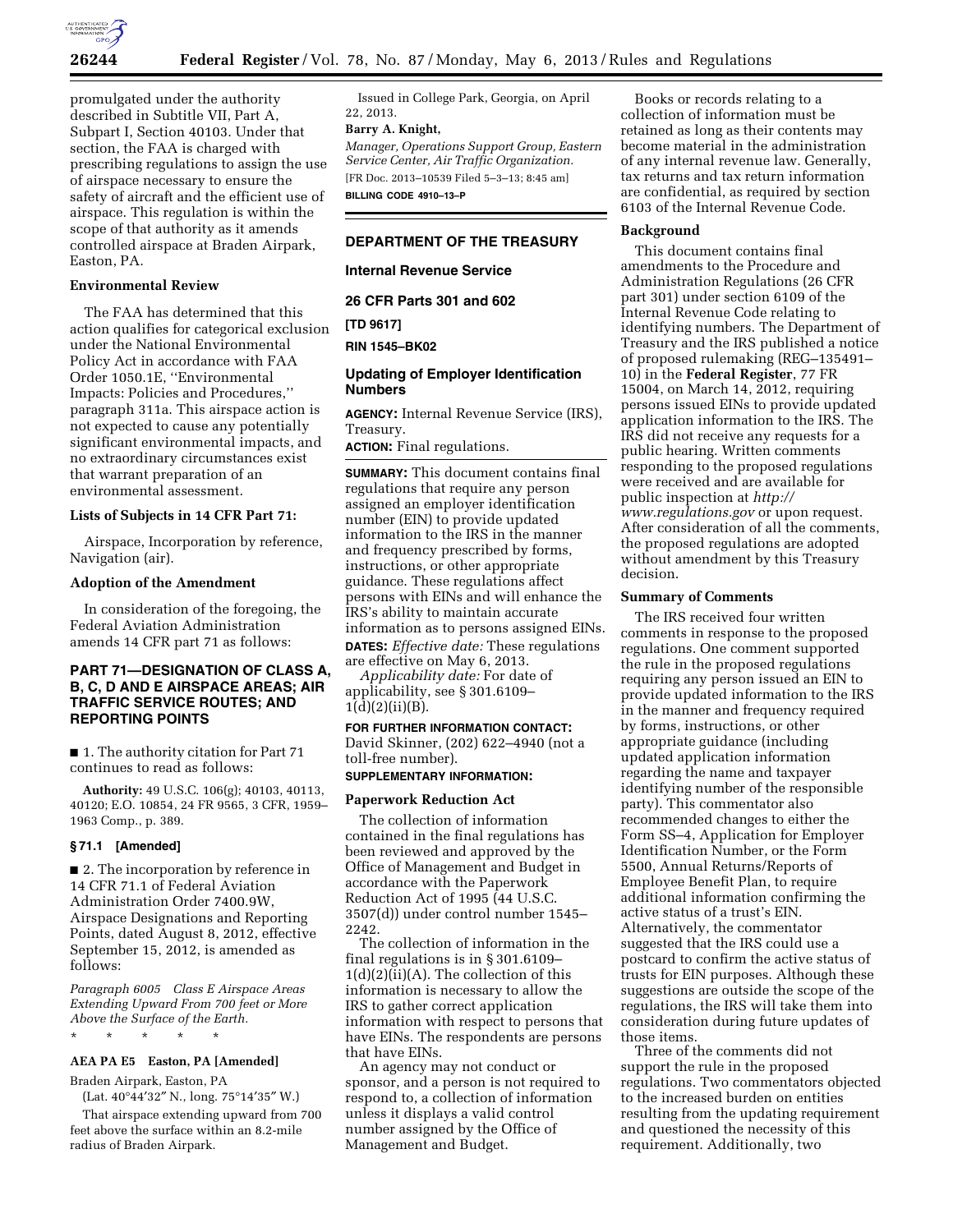commentators suggested that the estimated annual average burden of 15 minutes provided in the Paperwork Reduction Act section of the proposed regulations underestimated the actual burden to entities and their agents. One commentator also argued that this rule is ''material'' because the related costs could reach over \$100,000,000. Treasury and the IRS have considered these comments and, for the following reasons, these final regulations adopt the proposed regulations without change.

Treasury and the IRS continue to conclude that updating this application information is necessary for effective tax administration. Some EIN applicants continue to list individuals temporarily authorized to act on behalf of EIN applicants (sometimes referred to as ''nominees'') as principal officers, general partners, grantors, owners, and trustors on EIN applications. The listing of nominees or other individuals who are no longer associated with the entity prevents the IRS from gathering and maintaining correct and current information with respect to the responsible party for the EIN applicant. The requirement in the final regulations to provide updated application information will allow the IRS to ascertain the true responsible party for persons who have an EIN. This knowledge will prevent unnecessary delays by allowing the IRS to contact the correct persons when resolving a tax matter related to a business with an EIN. In addition, this information will help the IRS combat schemes that abuse the tax system through the use of nominees, which results in the concealing of the true responsible party for entities that hide assets and income.

Treasury and the IRS also conclude that the costs related to this rule are not ''material,'' any associated burden on entities resulting from this requirement is minimal, and the costs and burden are outweighed by the benefits to tax administration described in the previous paragraph. An entity with an EIN will always know the identity of its appropriate responsible party, which is generally defined as the individual with the authority to control, manage, or direct the entity and the disposition of its funds and assets. The updating requirement in these final regulations requires entities to keep the IRS informed of the identity of the responsible party.

The 15 minute burden estimate provided in the Paperwork Reduction Act section of the proposed regulations is an estimate of the burden in reporting and disclosing the correct application information to the IRS, not the burden

an entity or its agent may incur in determining this information (which, as noted, is minimal because an entity will always know the identity of its responsible party). Following the publication of these final regulations, the IRS will publish the relevant form for persons issued an EIN to use to disclose the correct application information to the IRS. The relevant form will require these persons to update application information regarding the name and taxpayer identifying number of the responsible party within the applicable timeframe. Treasury and the IRS have determined that the amount of time necessary to fill out the relevant form and submit it to the IRS is minimal.

These final regulations are applicable as of January 1, 2014, so that the IRS can publish the relevant form and instructions in advance of the applicability date.

### **Special Analyses**

It has been determined that these final rules are not a significant regulatory action as defined in Executive Order 12866, as supplemented by Executive Order 13563. Therefore, a regulatory assessment is not required. It also has been determined that section 553(b) of the Administrative Procedure Act (5 U.S.C. chapter 5) does not apply to these final regulations.

When an agency issues a rulemaking, the Regulatory Flexibility Act (RFA) (5 U.S.C. chapter 6) requires the agency to ''prepare and make available for public comment an initial regulatory flexibility analysis'' that will ''describe the impact of the proposed rule on small entities.'' (5 U.S.C. 603(a)). Section 605 of the RFA provides an exception to this requirement if the agency certifies that the proposed rulemaking will not have a significant economic impact on a substantial number of small entities.

The rules affect entities that have an EIN and the IRS has determined that these rules will have an impact on a substantial number of small entities. The IRS has determined, however, that the impact on entities affected by the rules will not be significant. The current Form SS–4, Application for Employer Identification Number, requires entities to disclose the name of the EIN applicant's ''responsible party'' and the responsible party's Social Security Number, Individual Taxpayer Identification Number, or EIN. Employers are required to know the identity of their responsible party. The amount of time necessary to submit the updated information required in these regulations, therefore, should be minimal for these entities.

Based on these facts, the IRS hereby certifies that the collection of information contained in the final regulations will not have a significant economic impact on a substantial number of small entities. Accordingly, a Regulatory Flexibility Analysis is not required.

Pursuant to section 7805(f) of the Code, the notice of proposed rulemaking preceding the final regulations was submitted to the Chief Counsel for Advocacy of the Small Business Administration for comment on its impact on small business and no comments were received.

#### **Drafting Information**

The principal author of these regulations is Elizabeth Cowan of the Office of the Associate Chief Counsel (Procedure and Administration).

#### **List of Subjects**

#### *26 CFR Part 301*

Employment taxes, Estate taxes, Excise taxes, Gift taxes, Income taxes, Penalties, Reporting and recordkeeping requirements.

#### *26 CFR Part 602*

Reporting and recordkeeping requirements.

## **Adoption of Amendments to the Regulations**

Accordingly, 26 CFR part 301 is amended as follows:

### **PART 301—PROCEDURE AND ADMINISTRATION**

■ **Paragraph 1.** The authority citation for part 301 continues to read as follows:

**Authority:** 26 U.S.C. 7805 \* \* \* ■ **Par. 2.** Section 301.6109-1 is amended by adding paragraph (d)(2)(ii) to read as follows:

# **§ 301.6109–1 Identifying numbers.**

# \* \* \* \* \*

- (d) \* \* \*
- $(2)^{*}$  \* \*

(ii) *Updating of application information*—(A) *Requirements.* Persons issued employer identification numbers in accordance with the application process set forth in paragraph (d)(2)(i) of this section must provide to the Internal Revenue Service any updated application information in the manner and frequency required by forms, instructions, or other appropriate guidance.

(B) *Effective/applicability date.*  Paragraph  $(d)(2)(ii)(A)$  of this section applies to all persons possessing an